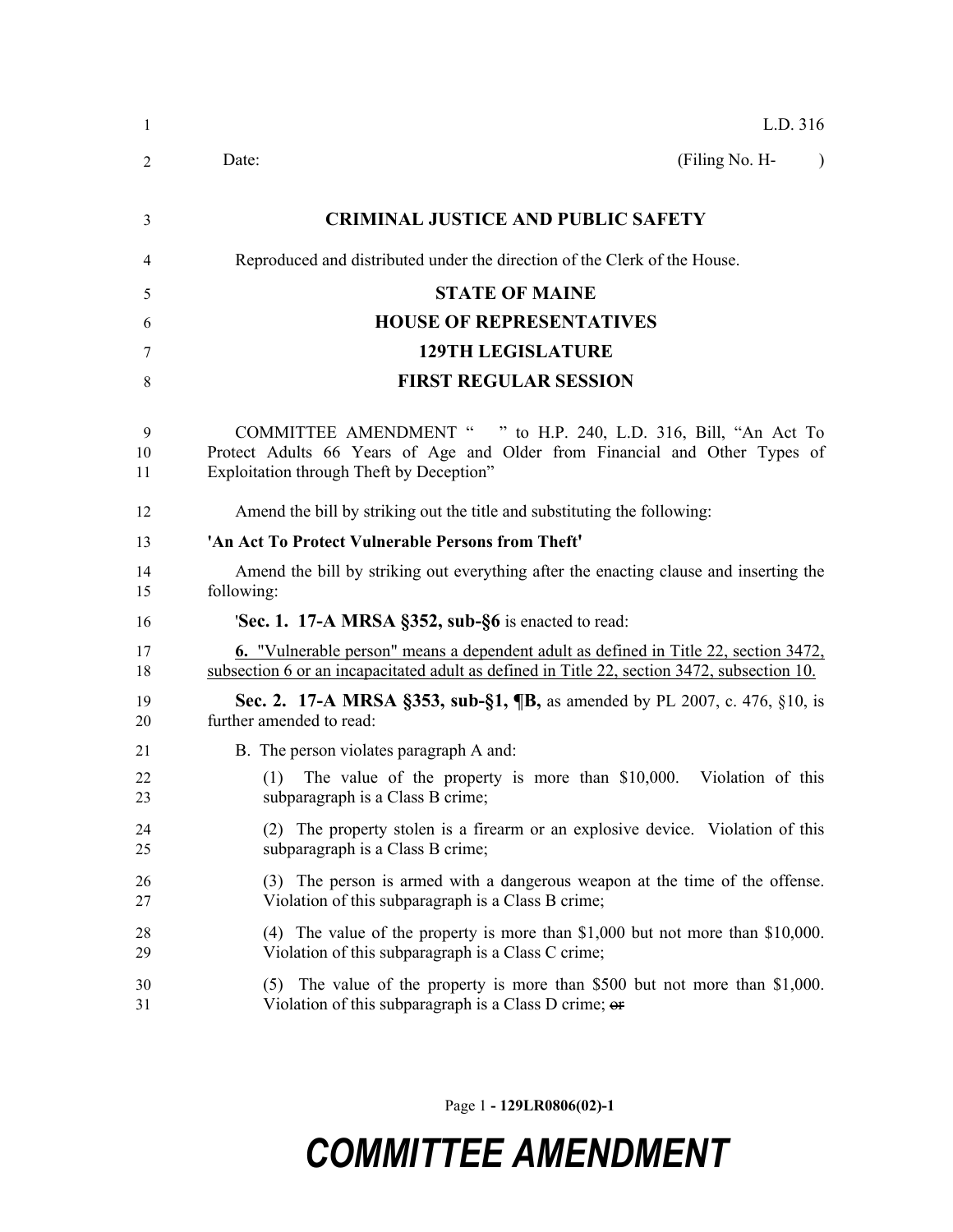| $\mathbf{1}$   | (6) The person has 2 or more prior convictions for any combination of the Maine                               |
|----------------|---------------------------------------------------------------------------------------------------------------|
| $\mathfrak{2}$ | offenses listed in this subparagraph or for engaging in substantially similar                                 |
| $\mathfrak{Z}$ | conduct to that of the Maine offenses listed in this subparagraph in another                                  |
| $\overline{4}$ | jurisdiction. The Maine offenses are: theft; any violation of section 401 in which                            |
| 5              | the crime intended to be committed inside the structure is theft; any violation of                            |
| 6              | section 405 in which the crime intended to be committed inside the motor vehicle                              |
| $\tau$         | is theft; any violation of section 651; any violation of section 702, 703 or 708; or                          |
| $\,8\,$        | attempts to commit any of these crimes. Section 9-A governs the use of prior                                  |
| 9              | convictions when determining a sentence. Violation of this subparagraph is a                                  |
| 10             | Class C crime; or                                                                                             |
| 11             | (7) The owner of the property subject to theft is a vulnerable person. Violation                              |
| 12             | of this subparagraph is a Class B crime; or                                                                   |
| 13             | Sec. 3. 17-A MRSA §354, sub-§1, ¶B, as amended by PL 2007, c. 476, §11, is                                    |
| 14             | further amended to read:                                                                                      |
| 15             | B. The person violates paragraph A and:                                                                       |
| 16<br>17       | The value of the property is more than \$10,000. Violation of this<br>(1)<br>subparagraph is a Class B crime; |
| 18             | (2) The property stolen is a firearm or an explosive device. Violation of this                                |
| 19             | subparagraph is a Class B crime;                                                                              |
| 20             | (3) The person is armed with a dangerous weapon at the time of the offense.                                   |
| 21             | Violation of this subparagraph is a Class B crime;                                                            |
| 22             | (4) The value of the property is more than \$1,000 but not more than \$10,000.                                |
| 23             | Violation of this subparagraph is a Class C crime;                                                            |
| 24             | (5) The value of the property is more than \$500 but not more than \$1,000.                                   |
| 25             | Violation of this subparagraph is a Class D crime; or                                                         |
| 26             | (6) The person has 2 or more prior convictions for any combination of the Maine                               |
| 27             | offenses listed in this subparagraph or for engaging in substantially similar                                 |
| 28             | conduct to that of the Maine offenses listed in this subparagraph in another                                  |
| 29             | jurisdiction. The Maine offenses are: theft; any violation of section 401 in which                            |
| 30             | the crime intended to be committed inside the structure is theft; any violation of                            |
| 31             | section 405 in which the crime intended to be committed inside the motor vehicle                              |
| 32             | is theft; any violation of section 651; any violation of section 702, 703 or 708; or                          |
| 33             | attempts to commit any of these crimes. Section 9-A governs the use of prior                                  |
| 34             | convictions when determining a sentence. Violation of this subparagraph is a                                  |
| 35             | Class C crime-; or                                                                                            |
| 36             | (7) The owner of the property subject to theft is a vulnerable person. Violation                              |
| 37             | of this subparagraph is a Class B crime.                                                                      |
| 38             | <b>Sec. 4.</b> 17-A MRSA §358, sub-§1, <b>[B</b> , as amended by PL 2007, c. 476, §16, is                     |
| 39             | further amended to read:                                                                                      |
| 40             | B. The person violates paragraph A and:                                                                       |

Page 2 **- 129LR0806(02)-1**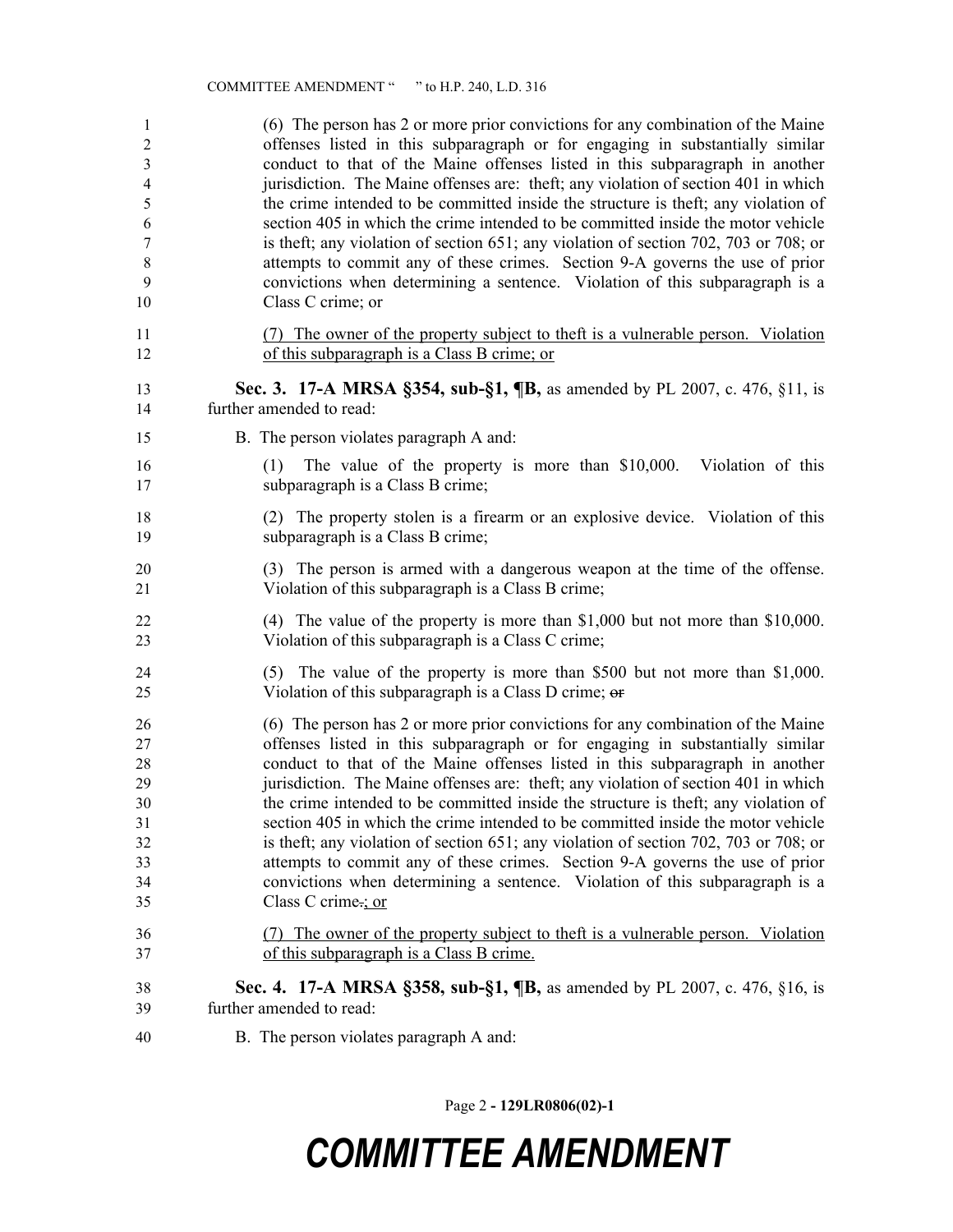- (1) The value of the property is more than \$10,000. Violation of this subparagraph is a Class B crime;
- (2) The property stolen is a firearm or an explosive device. Violation of this subparagraph is a Class B crime;
- (3) The person is armed with a dangerous weapon at the time of the offense. Violation of this subparagraph is a Class B crime;
- (4) The value of the property is more than \$2,000 and the person is a payroll processor. Violation of this paragraph is a Class B crime;
- (5) The value of the property is more than \$1,000 but not more than \$10,000. 10 Violation of this subparagraph is a Class C crime;
- (6) The value of the property is more than \$500 but not more than \$1,000. Violation of this subparagraph is a Class D crime;
- (7) The value of the property is more than \$1,000 but not more than \$2,000 and the person is a payroll processor. Violation of this subparagraph is a Class C crime;
- (8) The person is a payroll processor and has 2 or more prior convictions for any combination of the Maine offenses listed in this subparagraph or for engaging in substantially similar conduct to that of the Maine offenses listed in this subparagraph in another jurisdiction. The Maine offenses are: theft; any violation of section 401 in which the crime intended to be committed inside the structure is theft; any violation of section 405 in which the crime intended to be committed inside the motor vehicle is theft; any violation of section 651; any violation of section 702, 703 or 708; or attempts to commit any of these crimes. Section 9-A governs the use of prior convictions when determining a sentence. 25 Violation of this subparagraph is a Class B crime;  $\Theta$
- (9) The person has 2 or more prior convictions for any combination of the Maine offenses listed in this subparagraph or for engaging in substantially similar conduct to that of the Maine offenses listed in this subparagraph in another jurisdiction. The Maine offenses are: theft; any violation of section 401 in which the crime intended to be committed inside the structure is theft; any violation of section 405 in which the crime intended to be committed inside the motor vehicle is theft; any violation of section 651; any violation of section 702, 703 or 708; or attempts to commit any of these crimes. Section 9-A governs the use of prior convictions when determining a sentence. Violation of this subparagraph is a Class C crime.; or
- (10) The owner of the property subject to theft is a vulnerable person. Violation of this subparagraph is a Class B crime.
- **Sec. 5. 17-A MRSA §903, sub-§4,** as enacted by PL 2013, c. 414, §5, is amended to read:
- **4.** If a misuse of entrusted property results in the loss of a vulnerable person's property or the loss of property entrusted to a person for the benefit of a vulnerable

Page 3 **- 129LR0806(02)-1**